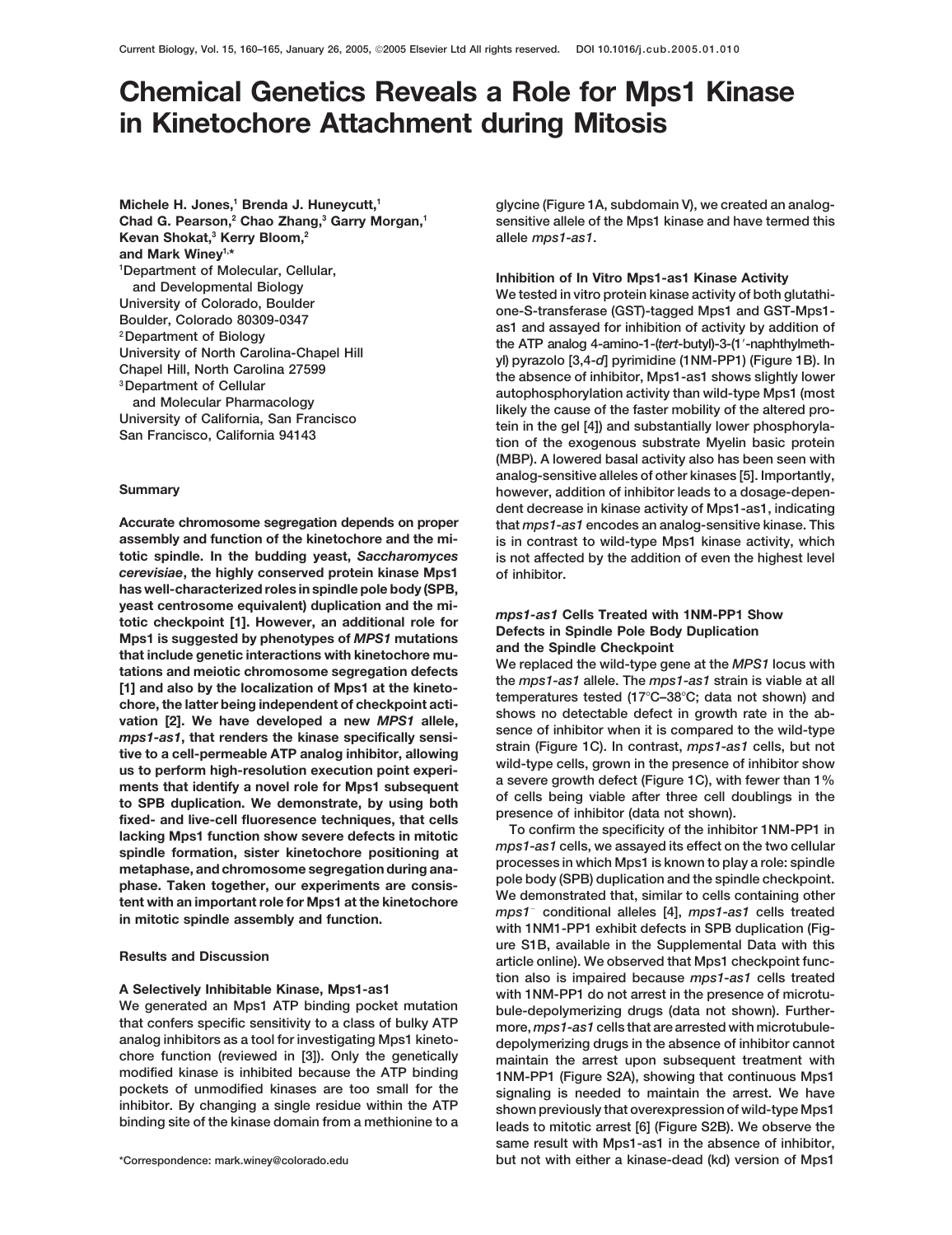

**Figure 1. Cells Containing** *mps1-as1* **Are Viable but Die in the Presence of 1NM-PP1**

**(A) Alignment of a portion of the nucleotide binding domain of the kinases Mps1, Cdc28p, and Src to show positions of mutations.** *mps1-as1* **contains a single amino acid change, M to G, at residue 516.** *mps1-kinase dead* **(***mps1-kd***) contains a D-to-A change at residue 580 [25]. Other mutations that render the kinase inactive are M516G with I579A, M516A with I579A, and I579G.**

**(B) Autoradiograph showing kinase activity inhibition of Mps1-as1 by 1NM-PP1, whereas wild-type Mps1 is not affected. Kinase assays were performed as described [2]. Relative protein levels were determined from a Western blot probed with anti-GST antibody and secondary antibody with an Odyssey imaging system and software from LI-COR Biosciences.**

(C) Growth curves showing inhibition of *mps1-as1* cells but not wild-type cells in the presence of 10  $\mu$ M 1NM-PP1 (3013 and 1522 strains, **Table S1). One representative experiment of three trials is shown.**

mutation in a gene encoding the SKP1-Cullin-F-box E2 are able to maintain a metaphase arrest when inhibitor enzyme [7] and leads to arrest of cells after SPB duplica-<br>
is added, and they are able to do so for at least 2 hr **tion [8]. The strain also contains a transcriptionally con- as indicated by normal spindle arrest morphology and trolled allele of** *CDC20***, a gene required for anaphase G2 DNA content (Figure S4). This shows again that the [9].** *CDC20* **is expressed when the cells are grown in observed phenotype is not due to a defect in the Cdc20 galactose-containing medium but not in glucose-con- metaphase arrest and also argues against a defect in were arrested with** *cdc34-2***, then released into glucose Mps1 has a role in proper metaphase spindle assembly. for 1.5 hr to deplete Cdc20 (doubling time under these Mps1 function is not required after metaphase because conditions is 4.5 hr) in the absence or presence of 1NM-** *mps1-as1* **cells brought to metaphase arrest in the ab-PP1, and spindles were analyzed by immunofluore- sence of inhibitor and released in the presence of inhibisence. In the absence of 1NM-PP1, normal metaphase tor continue through mitosis and into G1 normally (data**

**(Mps1-kd sequence, Figure 1A) or Mps1-as1 in the pres- in** *mps1-as1* **cells (Figure 2A, "1NM-PP1") and in wildence of inhibitor (Figure S2B). In summary, we have type** *MPS1* **cells in the presence or absence of inhibitor shown that** *mps1-as1* **is an effective allele for analyzing (data not shown). However, in** *mps1-as1* **cells in the Mps1 function because inhibition with 1NM-PP1 mimics presence of 1NM-PP1, we observed a predominance known** *mps1* **mutant phenotypes. of discontinuous/sparse spindles (Figure 2A, "1NM-PP1"). We confirmed these results by using electron** microscopy (Figure 2B). The defect we observe is clearly<br>
Defects in Spindle Formation<br>
Next, we introduced the *mps1*-as1 allele into a strain<br>
Next, we introduced the *mps1*-as1 allele into a strain<br>
Next, we introduced spindle maintenance. Overall, our results indicate that **spindles were observed at the Cdc20 depletion arrest not shown). This result is consistent with previous data**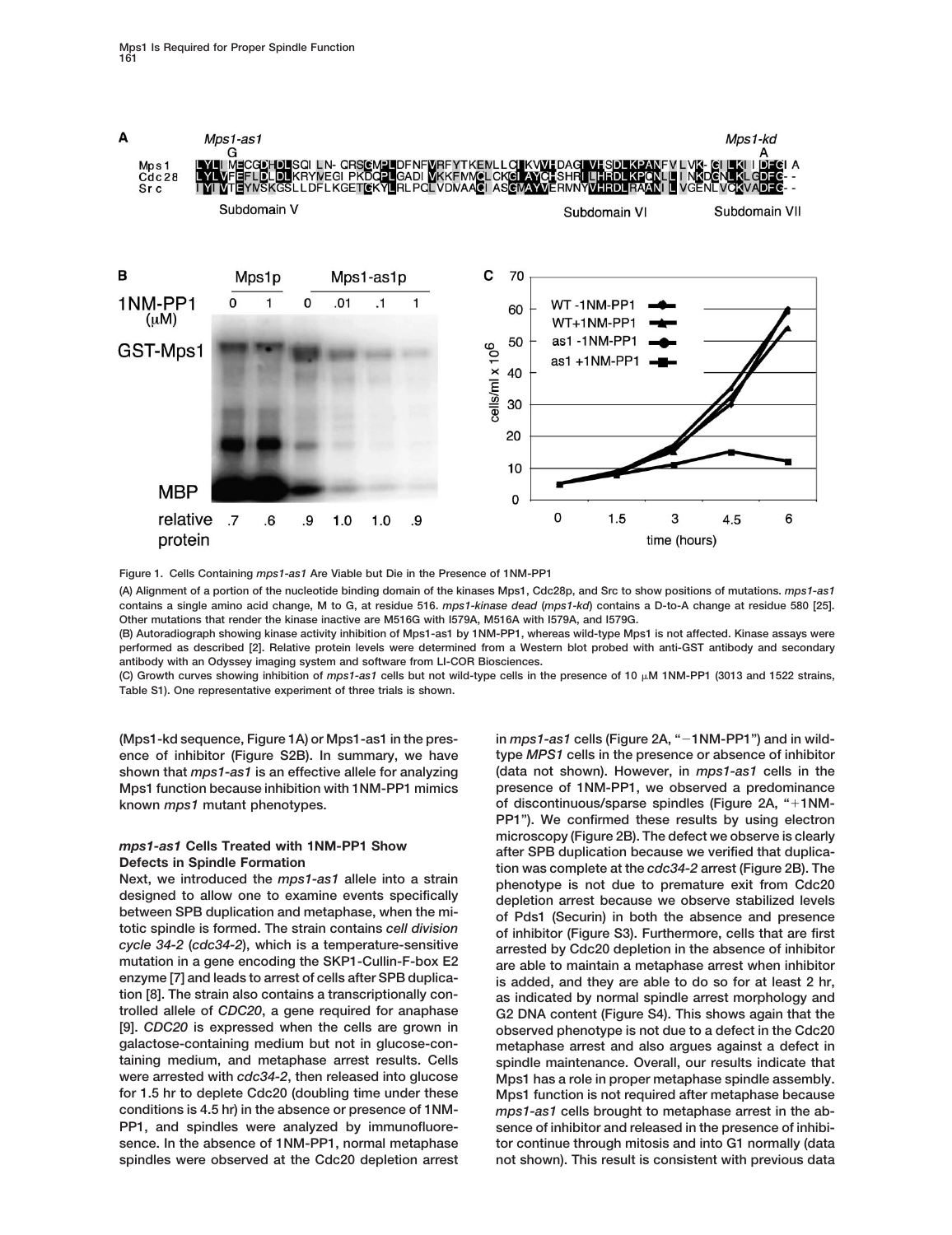

 **tubulin); immunofluorescence was performed as described [23]. (determined by a separation of Spc29-CFP of 1 m** Two side-by-side SPBs are detected as one focus in cells at the  $\qquad \text{and} \leq 2.5 \,\mu\text{m}$ ) were analyzed. Similar to reported results *cdc34-2* **arrest. 1NM-PP1** approximately 100%.  $+1NM-PP1 = mps1-as1$  cells treated with 10  $\mu$ M 1NM-PP1, 2% normal spindles, 98% defective spindles, n = 200;

*2* **arrest with two duplicated side-by-side SPBs (arrows, 100%, n 9; scale bar represents 0.1 m). The right panel shows released, localization. In the remainder, the Cse4-GFP signal was** (arrows, 91%,  $n = 11$ ; scale bar represents 0.3  $\mu$ m). The bottom images (+1NM-PP1; scale bar represents 0.5  $\mu$ m) are two serial (arrows, 91%, n = 11; scale bar represents 0.3  $\mu$ m). The bottom<br>
images (+1NM-PP1; scale bar represents 0.5  $\mu$ m) are two serial<br>
sections of a single *mps1*-as1 cell released into inhibitor; two SPBs<br>
(Figure 3B, plus severing of the spindle,  $n = 14$ ). Cells were prepared and viewed

**integrity defects observed when Mps1-as1 is inhibited is inactivated. Nonetheless, we observe that inactivation are quite similar to those we have observed previously of Mps1 in live cells disrupts kinetochore positioning in cells containing a kinetochore mutation,** *dam1-1* **[11]; during metaphase, similar to what has been observed interestingly,** *dam1-1* **has been shown to be syntheti- for several mutations in genes encoding kinetochore cally lethal with certain** *MPS1* **mutations [11]. proteins [16–18].**

## **Mps1 Inhibition Leads to Defects in Kinetochore Position in Metaphase**

**Because of the similarity of** *mps1-as1* **and** *dam1-1* **mutant phenotypes and their genetic interaction, we tested whether localization of a Dam1-GFP (green fluorescent protein) fusion was perturbed under the same conditions as those used in the above spindle assembly experiment. In** *mps1-as1* **cells at metaphase arrest, in the absence of 1NM-PP1, Dam1-GFP localizes as two closely spaced dots (Figure 3A, left panel). This reflects normal sister kinetochore separation at metaphase, as we and others have shown previously in wild-type cells for localization of Dam1 and other kinetochore proteins and for centromeric DNA [11–13]. Interestingly, in metaphase-arrested** *mps1-as1* **cells containing 1NM-PP1, Dam1-GFP still colocalizes with the spindle between the SPBs (data not shown), but as a single dot instead of two (Figure 3A, right panel). The collapsed configuration is reminiscent of the effect of microtubule-depolymerizing drugs and kinetochore mutations on the bi-lobed conformation of centromeric DNA [12, 14], suggesting that inactivation of Mps1 may cause a decrease in kinetochore tension.**

**The abnormal Dam1-GFP localization suggests that when Mps1 is inactivated, kinetochores may not be properly attached or positioned along the metaphase spindle. To address this further, we determined kinetochore/centromere position relative to spindle pole bodies in asynchronous live cells as we have done previously [15]. As before, we used the histone-like centromere binding protein Cse4, fused to GFP to allow identification of centromere position (which is observed as two clusters, as described above), and a spindle pole protein Spc29, fused to CFP (cyan fluorescent protein) to allow identification of spindle pole bodies. We placed** Figure 2. mps1-as1 Cells Treated with 1NM-PP1 after SPB Duplica-<br>tion Are Unable to Form a Normal Mitotic Spindle<br>(A) Immunofluorescence images of mps1-as1 cells showing SPBs<br>(red,  $\gamma$  tubulin, antibody, gift of T. Steams for wild-type cells (and to wild-type cells treated with *mps1-as1* **cells treated with 10 1NM-PP1, data not shown), the untreated** *mps1-as1*  $\mu$ M 1NM-PP1, 2% normal spindles, 98% defective spindles, n = 200;<br>viability, approximately 40%. Spindles were considered "normal" if<br>continuous and unbroken and "defective" if discontinuous. The<br>scale bar represents 1 **tinct metaphase positioning, as shown by Cse4-GFP**  $not$  resolvable as two clusters but was present either in The defect was observed less frequently in the live-cell **as described [26]. experiment, most likely because the assay surveyed any cell with duplicated and separated spindle poles, and such cells include those in which kinetochore attachobtained with conditional** *MPS1* **alleles [10]. The spindle ment and spindle assembly have occurred before Mps1**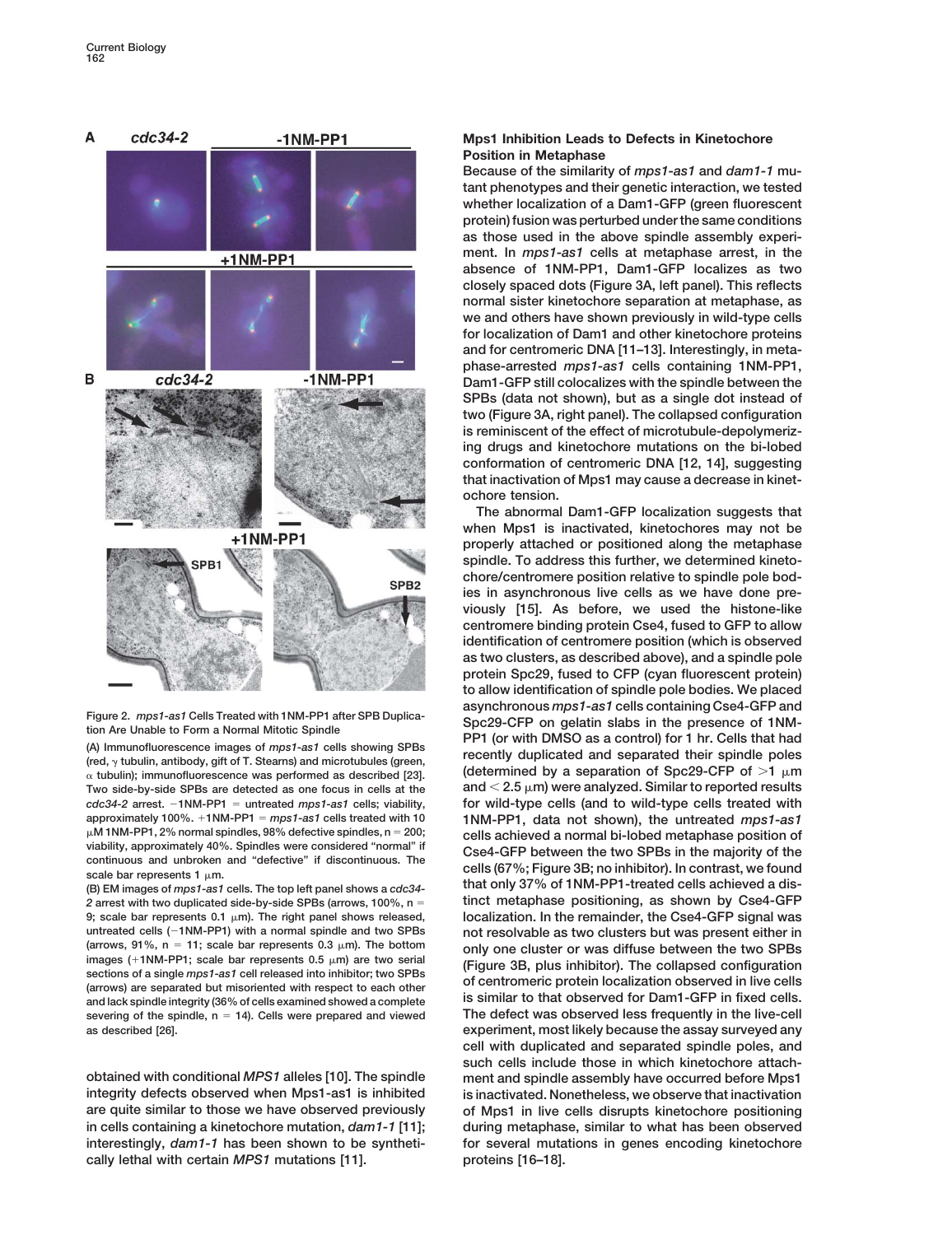в



|                              | <b>Average Spindle</b><br>Length | <b>Distinct Metaphase</b> | <b>Unresolved Metaphase</b> | n  |
|------------------------------|----------------------------------|---------------------------|-----------------------------|----|
|                              | $\mu$ m                          | %                         | $\%$                        |    |
| mps1-as1<br>no inhibitor     | $1.53 + 0.31$                    | 67                        | 33                          | 98 |
| $mps1-as1$<br>plus inhibitor | $1.64 \pm 0.32$                  | 37                        | 63                          | 96 |

**Figure 3. Mps1 Is Required for Normal Dam1 Localization and Centromere Positioning at Metaphase**

**(A) GFP autofluorescent and DIC (***d***ifferential** *i***nterference** *c***ontrast) images of** *mps1-as1 cells* **(strain 3379, Table S1) synchronized at 37**-**C and then released into glucose for 1.5 hr, in the absence ("1NM-PP1," 94%, n 50) or presence ("1NM-PP1," 97%, n 50) of inhibitor.** Samples were then processed for microscopy. The scale bar represents  $1.5 \mu m$ .

**(B) Centromere position was measured in** *mps1-as1* **cells by fluorescence imaging (Cse4-GFP green, Spc29-CFP red) 30 min after treatment with DMSO (no inhibitor control) or 1NM-PP1 (plus inhibitor). Wild-type cells with separated spindle pole bodies show the metaphase position of distinct separation of sister centromere clusters equally distant from the spindle equator (white arrows). In cells in which Mps1p is inhibited, centromeres did not resolve into a distinct metaphase as frequently as the wild-type. Inhibitor-treated cells exhibited unresolved fluorescence along the spindle length (top panel) or single clusters of centromeres (lower panel). Panels show representative images, and the percentages below indicate the observed frequency. Spindle length is the distance between the centers of the Spc29-CFP signal. A normal metaphase position of centromeres has been reported at 78% in wild-type cells [16]. The slightly lower frequency (67%) observed may be the result of reduced kinase activity in the** *mps1-as1* **strain background. Cell and media preparation as well as imaging techniques were** previously described [15]. The scale bar represents  $2 \mu m$ .

by introducing TetR binding sites on chromosome V and

**Mps1 Inhibition Causes Severe Defects long spindles in late anaphase [20], when segregation in Chromosome Segregation of sister chromatids is easily monitored. Cells containing The defect in kinetochore positioning at metaphase sug-** *mps1-as1* **that are released from the** *cdc34-2* **arrest in gests a decrease in kinetochore attachment. As an inde- the absence of 1NM-PP1 show normal chromosome pendent assay of kinetochore function, we tested whether segregation with a tagged chromosome segregating to sister chromatids segregate properly to opposite poles each pole of the anaphase spindle (Figure 4, "1NMduring mitosis in** *mps1-as1* **cells treated with 1NM-PP1. PP1"). In contrast, when the** *mps1-as1* **cells are released We visualized the location of an individual chromosome from** *cdc34* **arrest in the presence of 1NM-PP1, the ma**jority of cells (98%, n = 200) contain both chromosomes **a gene encoding a GFP-TetR fusion protein [19]. We at one pole (Figure 4, "1NM-PP1"). Chromosome misagain used the** *cdc34-2* **allele to synchronize cells after segregation is consistent with a significant defect in SPB duplication. In this experiment, we also used a kinetochore function and has been observed previously mutant allele of the cyclin Clb2 to arrest the cells with with mutations in genes such as** *SPC34* **[21] and** *DAM1*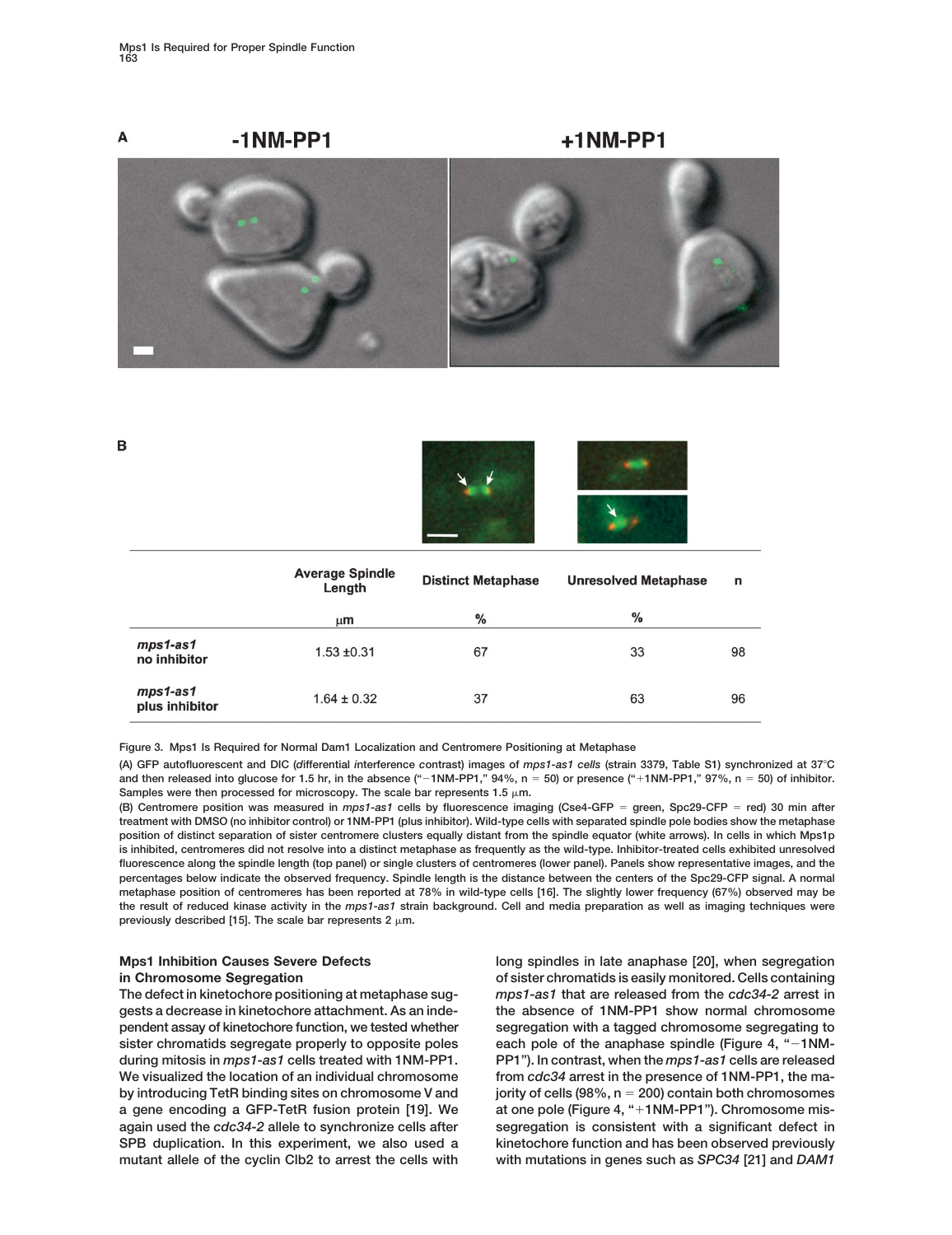

Figure 4. Mps1 Is Required for Proper Chromosome Segregation<br>
mps1-as1 cells were released from  $\alpha$ c34-2 arrest and induced as<br>
described [6] for nondestructible Clb2 in the absence (-1NM-PP1,<br>
98% were as shown, n = 200 **200)** of inhibitor and processed for immunofluorescence.<br> **2008** cal genetics. Annu. Rev. Biophys. Biomol. Struct. 29, 577–606. shown, n = 200) of inhibitor and processed for immunofluorescence.<br>
Only cells with intact spindles were monitored. Autofluorescence of<br>
Only cells with intact spindles were monitored. Autofluorescence of<br>
GFP-TetR bound

**[22, 23], which encode kinetochore components. We checkpoint without mitotic spindle disruption. Science** *273***, also tested for bias of the marked chromosomes at the**  $953-956$ .<br> **ald SDB** (in the daughter coll), a phonotype observed 7. Goebl, M., Yochem, J., Jentsch, S., McGrath, J., Varshavsky, A., old SPB (in the daughter cell), a phenotype observed<br>previously for mutations in the yeast Aurora B kinase<br>
IPL1 [24] and proposed to reflect defects in turnover of<br>
the connection between SPB and kinetochores. How-<br>
the c **ever, we observed no bias in that the two GFP-marked 9. Schott, E., and Hoyt, A. (1998). Dominant alleles of Saccharomychromosomes were at the old SPB in only 48% of the ces cerevisiae CDC20 reveal its role in promoting anaphase. Genetics** *<sup>148</sup>***, 599–610. cells (n**

**We have developed a new ATP analog-sensitive allele 11. Jones, M.H., Bachant, J.B., Castillo, A.R., Giddings, T.H., Jr., of** *MPS1* **and confirmed its effectiveness by showing that and Winey, M. (1999). Yeast Dam1p is required to maintain** known phenotypes of *MPS1* mutants are reproduced in<br>
mps1-as1 strains in the presence of the inhibitor 1NM-<br>
PP1. Furthermore, we demonstrated that cells con-<br>
taining the Mps1-as1 kinase in the presence of inhibitor<br>
tai **show defects in the following: spindle morphology, cen- 619–633. tromere/kinetochore position at metaphase, and chro- 13. He, X., Astana, S., and Sorger, P. (2000). Transient sister chro**mosome segregation at anaphase. We favor a role for matid separation and elastic deformation of chromosome and elastic deformation of chromosome and elastic deformation of chromosome and and a media of the combination of c Mps1 at the kinetochore because the combination of<br>phenotypes we observe has been shown for other kinet-<br>ochore mutations, and because previous genetic and<br>ochore mutations, and because previous genetic and<br>ensures and res **localization data places Mps1 at the kinetochore. How- 492–499. ever, given that Mps1 has been shown to affect several 15. Pearson, C., Maddox, P., Salmon, E., and Bloom, K. (2001).** steps of SPB duplication, it would not be surprising if<br>Mps1 had roles during multiple steps of spindle assem-<br>bly and function. Clearly, the next step will involve identi-<br>fying kinetochore proteins with which Mps1 intera **rying Kinetochore proteins with which Mps1 interacts** tubule dynamics by Stu2p is essential for spindle orientation<br>and/or that are substrates for Mps1 kinase. This and metaphase chromosome alignment in yeast. Mol. Biol.

**www.current-biology.com/cgi/content/full/15/2/160/DC1/. yeast. Cell** *106***, 195–206.**

We thank A. Murray and T. Stearns for reagents. We also thank H. 4181-4195. **Fisk, C. Mattison, S. Biggins, T. Sue, and A. Stemm-Wolf for critical 19. Michaelis, C., Ciosk, R., and Nasmyth, K. (1997). Cohesins:**

**reading of the manuscript. This work was supported by the NIH (B.J.H. was supported by training grant GM07135, GM51312 to M.W., AI44009 to K.M.S., GM32238 to K.B.).**

**Received: February 13, 2004 Revised: November 11, 2004 Accepted: November 12, 2004 Published: January 26, 2005**

## **References**

- **1. Winey, M., and Huneycutt, B.J. (2002). Centrosomes and checkpoints: The MPS1 family of kinases. Oncogene** *21***, 6161–6169.**
- **2. Castillo, A.R., Meehl, J.B., Morgan, G., Schutz-Geschwender, A., and Winey, M. (2002). The yeast protein kinase Mps1p is**
- 
- 
- 
- **6. Hardwick, K.G., Weiss, E., Luca, F.C., Winey, M., and Murray, A.W. (1996). Activation of the budding yeast spindle assembly**
- 
- spindle pole body in budding yeast. Trends Genet. 9, 300-304.
- 
- 10. Weiss, E., and Winey, M. (1996). The Saccharomyces cerevisiae **spindle pole body duplication gene MPS1 is part of a mitotic Conclusions checkpoint. J. Cell Biol.** *<sup>132</sup>***, 111–123.**
	-
	-
	-
	-
	-
	- *12***, 2870–2880.**
- **Supplemental Data 17. He, X., Rines, D., Espelin, C., and Sorger, P. (2001). Molecular Supplemental figures are available with this article online at http:// analysis of kinetochore-microtubule attachment in budding**
- **18. Pearson, C.G., Maddox, P.S., Zarzar, T.R., Salmon, E.D., and Acknowledgments Bloom, K. (2003). Yeast kinetochores do not stabilize Stu2pdependent spindle microtubule dynamics. Mol. Biol. Cell** *14***,**
	-